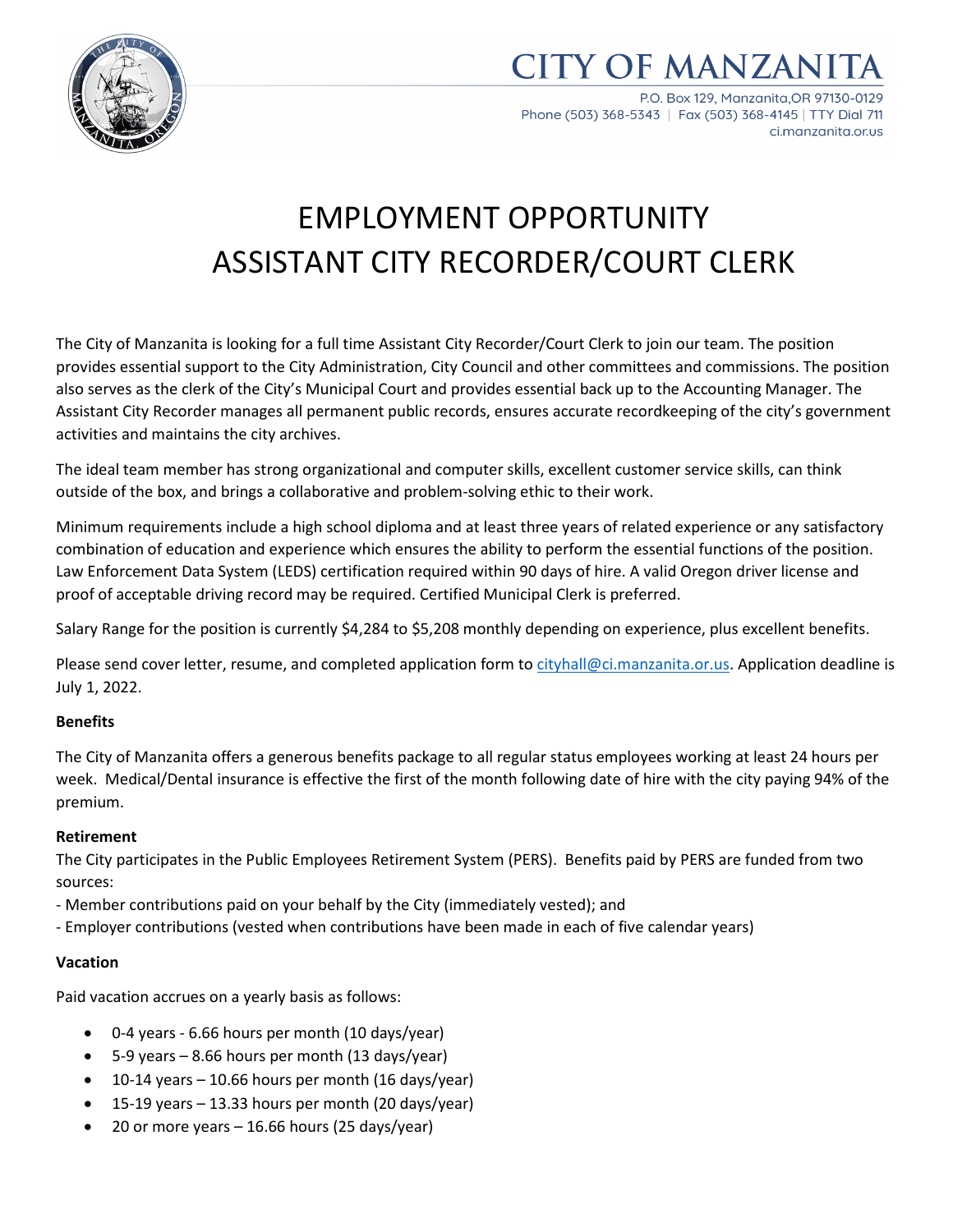Vacation leave may be taken after you have completed six months of employment.

**Sick Leave** Sick leave accrues monthly at a rate of eight (8) hours per each month worked.

**Holidays** The City recognizes the following paid holidays during the calendar year:

- New Year's Day
- Martin Luther King Birthday
- President's Day
- Memorial Day
- Independence Day
- Labor Day
- Veteran's Day
- Thanksgiving Day
- The Friday after Thanksgiving
- Christmas Day
- -Either day before Christmas (December 24) or day before New Years Day (December 31)
- One floating holiday

**Diversity and Inclusion:** At the City we understand that a diverse workforce strengthens our organization. We value diversity and support a positive and welcoming environment where all our employees can thrive.

**Equal employment opportunity:** All qualified persons will be considered for employment without regard to race, color, religion, sex, national origin, age, marital status, familial status, gender identity and expression, sexual orientation, disability for which a reasonable accommodation can be made or any other status protected by law.

**Accommodation:** Reasonable accommodation is available to anyone whose specific disability prevents them from completing this application or participating in this process. To obtain confidential assistance please contact the City Manager at 503.368.4353.

**Veterans' Preference:** Under Oregon Law, qualified veterans may be eligible for veterans' preference when applying for positions with the City of Manzanita. If you are a veteran and would like to be considered for a veterans' preference for this job, please attach qualifying documents in the application process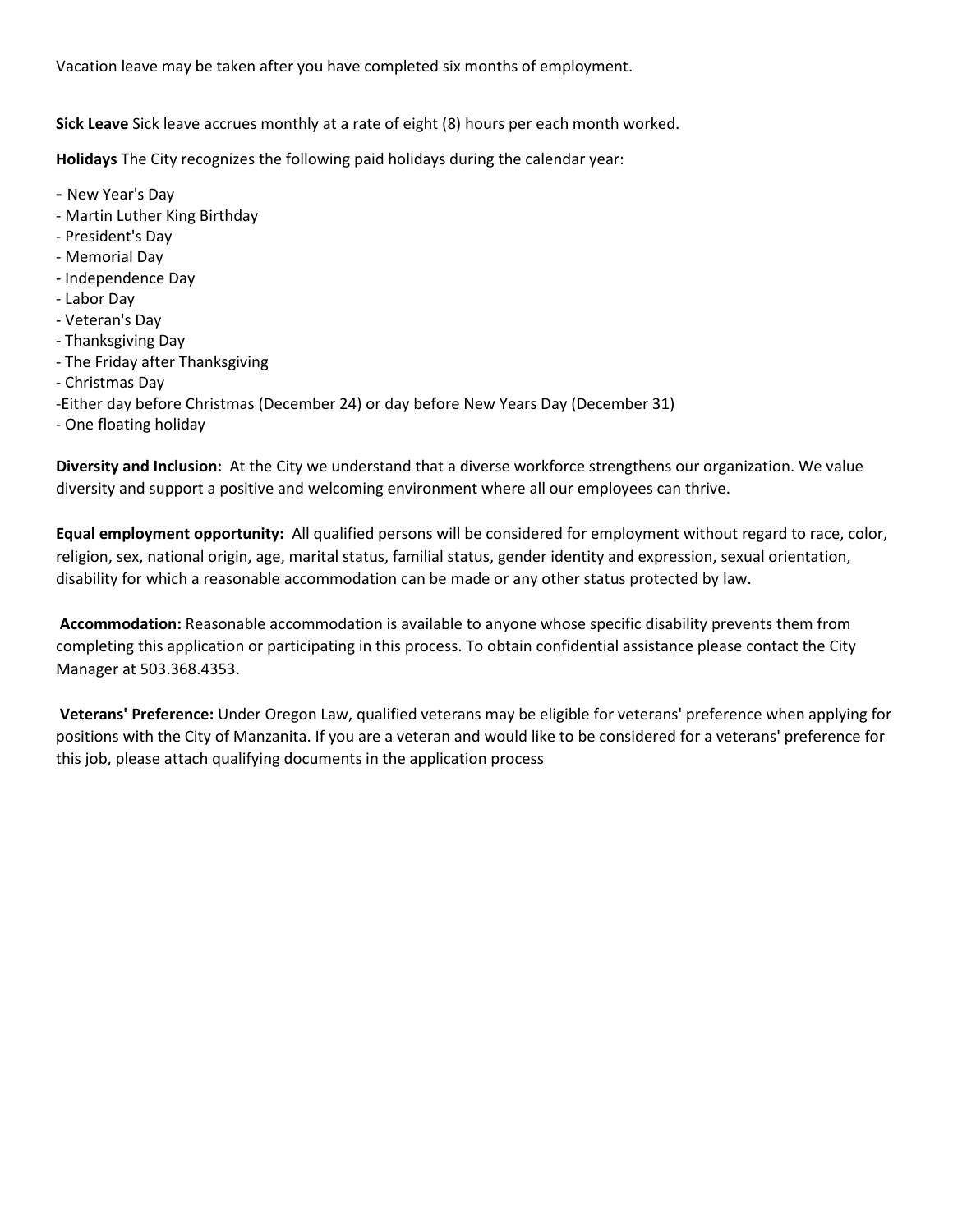**Job Title:** Assistant City Recorder **FLSA:** Non-Exempt

**Supervisor:** City Manager **Type:** Full-Time

## **Department:** Administration

İ

## **General Statement of Responsibilities**

Serves as chief custodian of citywide permanent public records, ensuring accurate recordkeeping of the city's government activities and maintenance of city archives. Serves as municipal court clerk and provides backup to certain city functions. May provide support to city council, assigned committees and commissions, and the city manager.

#### **Supervision Received**

Works under the supervision of the City Manager. Receives lead direction from the Municipal Court Judge, depending on assignment.

### **Supervision Exercised**

Supervision of others is not a typical function assigned to this position. May provide training and orientation to newly assigned personnel, and may assign work to temporary workers.

### **Examples of Duties - Essential Functions**

- 1. Oversees, manages, and maintains official city records of proceedings for all city council meetings, planning commission meetings, and other city committees/commissions as assigned.
- 2. Maintains city ordinances, resolutions, contracts, solicitations, agreements, deeds, reports, municipal court records, and election records; ensures records are current, accurate, and accessible in accordance with public records requirements.
- 3. Ensures compliance with public records requirements including notice, recordkeeping, retention, and access to records.
- 4. Serves as records liaison to all city departments, city officials, agencies, and the public; responds to and facilitates responses to both internal and external requests for public records.
- 5. Maintains all city records and archives; digitizes all permanent records; oversees and ensures the city's transition to digital records retention; develops and maintains electronic records and archive system.
- 6. Prepares agenda for City Council meetings, at the direction of the City Manager; coordinates council meetings including tracking status of agenda items, preparing materials related to agenda items, and following up to ensure submission of required meeting materials; drafts meeting minutes; maintains meeting schedules.
- 7. Coordinates physical and/or technological meeting venues, ensuring appropriate access and compliance with public meeting laws including provision for remote participation.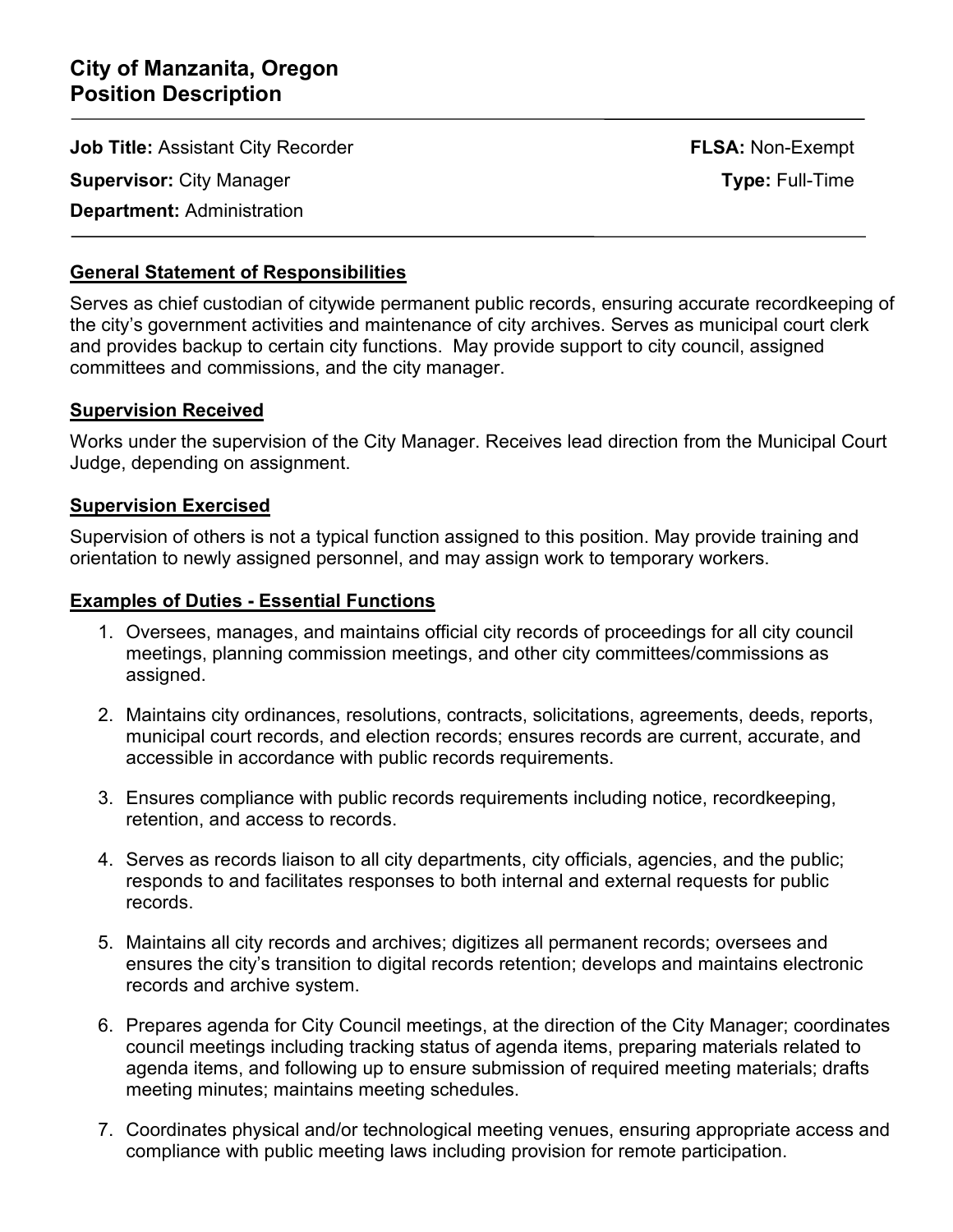- 8. Provides back up support to the city's finance officer by processing payroll and/or accounts payable, running reports, and performing other duties as needed.
- 9. Serves as the city's municipal court clerk by receiving, reviewing, and processing all court documents, records, forms, fines, and fees. Maintains court records system, prepares court correspondence, monitors compliance with payment plans, and attends court proceedings. Compiles court related data, statistics and information for reports and presentations as required/requested.
- 10.Prepares various documents related to court proceedings including court docket sheets, money judgments, court slips, diversion forms, abeyance and compliance agreements, and payment plans.
- 11.Submits court related information to appropriate agencies including, but not limited to, the department of motor vehicles, department of revenue, and/or collection agencies.
- 12.Provides back up administrative support to various city departments, as assigned.
- 13.Follows all safety rules and procedures for work areas.
- 14.Maintains effective and cooperative working relationships with those encountered in the performance of duties including employees, elected officials, other organizations, and the public.
- 15.Performs other related duties as assigned.

#### **Screening Criteria**

Education and Experience:

- A High School Diploma or equivalent, supplemented by additional training or coursework;
- AND Three years' experience as an administrative/executive assistant, records clerk, or city clerk;
- OR any satisfactory equivalent combination of education and experience which ensures the ability to perform the essential functions of the position.
- An Associate's Degree is preferred

Special Requirements/Licenses: LEDS certification required within 90 days of hire. A valid Oregon driver license and proof of acceptable driving record may be required. Certified Municipal Clerk is preferred.

Knowledge of: principles, practices, protocols, procedures, and legal requirements governing public records and meetings; retention, archiving, storage, access, and destruction of public records; state, federal, and local laws, rules, procedures codes, and regulations applicable to assigned areas of responsibility; principles, practice, and technology related to digital records retention and maintenance; standard computer and office equipment, applications and practices; municipal court processes and courtroom procedures; basic accounting/bookkeeping principles, procedures, and practices; accurate use of business English, spelling, and punctuation; project and database management principles and practices.

*This description covers the most significant essential and auxiliary duties performed by the position for illustration purposes, but does not include other occasional work, which may be similar, related to, or a logical assignment for the position. This job description does NOT constitute an employment agreement between the employer and employee, and is subject to change by the employer as the organizational needs and requirements of the job change.*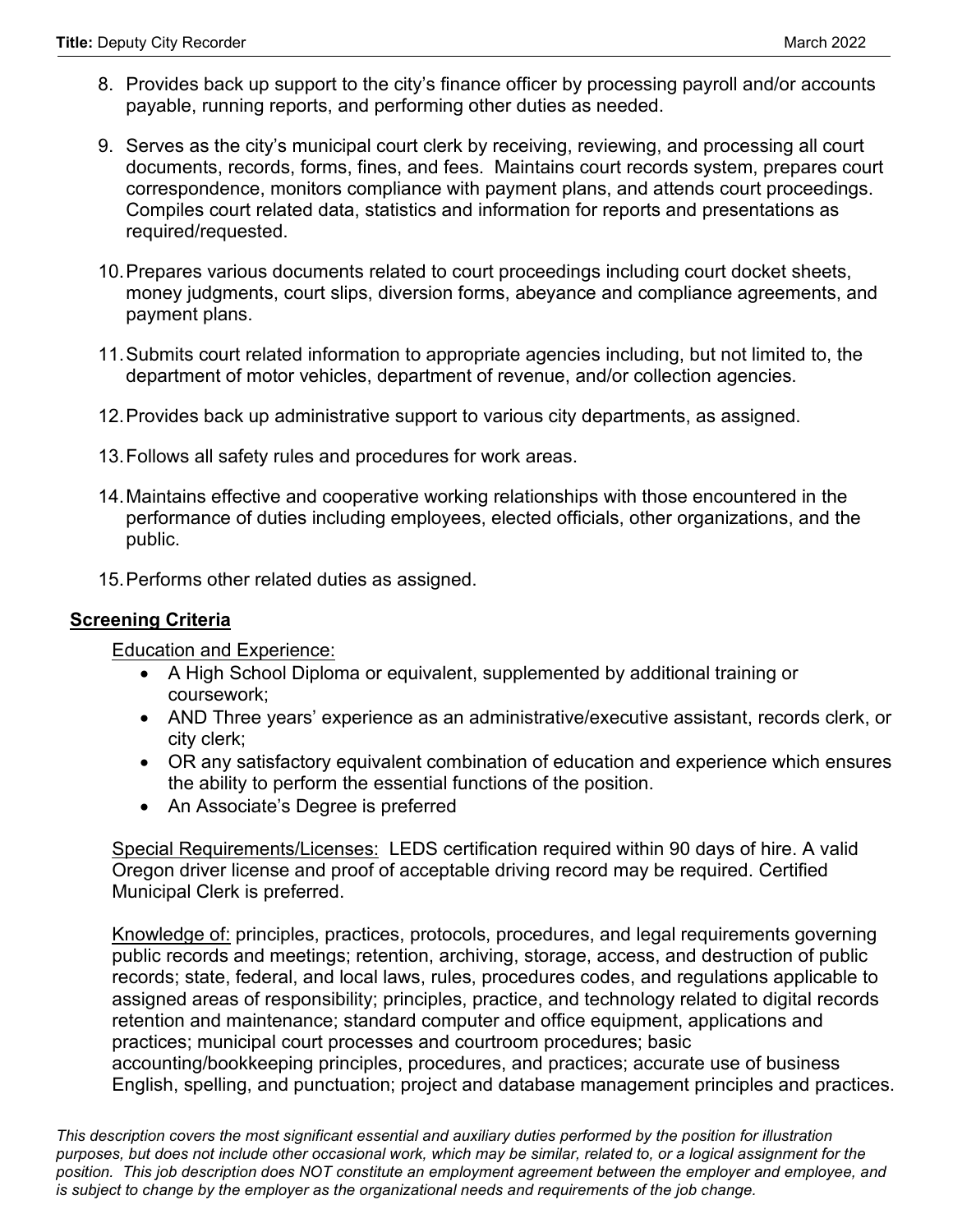Skill in: the operation of computer and office equipment and applications, preferably in Microsoft Office Suite® products; effective and accurate verbal and written communication; financial analysis and report preparation; providing excellent customer service, including the skill to diffuse tense and/or stressful interactions; maintaining organization in work tasks, processes and area; performing basic bookkeeping calculations and functions; report development and preparation.

Ability to: maintain a high degree of discretion with regards to confidential and/or sensitive information; analyze data and make decisions related to complex account issues; accurately enter information into computer database systems; follow oral and written instructions; maintain accurate records; work under pressure and meet deadlines while maintaining accuracy; organize and prioritize work; explain established policies/best practices using judgment and diplomacy; communicate effectively, both orally and in writing, using proper grammar and spelling in the English language; establish and maintain effective working relationships with internal and external contacts; attend meetings and trainings as required; work safely in operating equipment and/or performing duties to prevent injury to self and others; successfully complete pre-employment background checks.

**Physical Demands of Position:** *The physical demands listed below represent those that must be met by an incumbent to successfully perform the essential functions of this job. Reasonable accommodations may be made to enable individuals with qualified disabilities to perform the essential functions.* 

While performing the duties of this position, the employee is frequently required to sit, stand, walk, reach, bend, see, talk, type, hear, and manipulate objects. The position requires mobility including the ability to lift and/or move materials under 5 lbs. daily and up to 25 pounds occasionally. Manual dexterity and coordination are required for over half of the daily work period (about 75%) which is spent sitting while operating office equipment such as computers, keyboards, 10-key, and telephones. This position requires both verbal and written communication abilities.

**Working Conditions:** *The work environment characteristics described here are representative of those an employee encounters while performing the essential functions of this job. Reasonable accommodations may be made to enable individuals with disabilities to perform the essential functions.* 

While performing the duties of this position, the employee is primarily working indoors in an office environment. The employee is not exposed to hazardous conditions. The noise level in the work environment is usually moderate and lighting is adequate.

#### **SIGNATURES:**

This document has been reviewed by the Supervisor and the Incumbent. I understand that this document is intended to describe the most significant essential and auxiliary duties performed by the job/position for illustration purposes, but does not include other occasional work, which may be similar, related to, or a logical assignment for the position. This job/position description does NOT constitute an employment agreement between the employer and employee, and is subject to change by the employer as the organizational needs and requirements of the job change.

*This description covers the most significant essential and auxiliary duties performed by the position for illustration purposes, but does not include other occasional work, which may be similar, related to, or a logical assignment for the position. This job description does NOT constitute an employment agreement between the employer and employee, and is subject to change by the employer as the organizational needs and requirements of the job change.*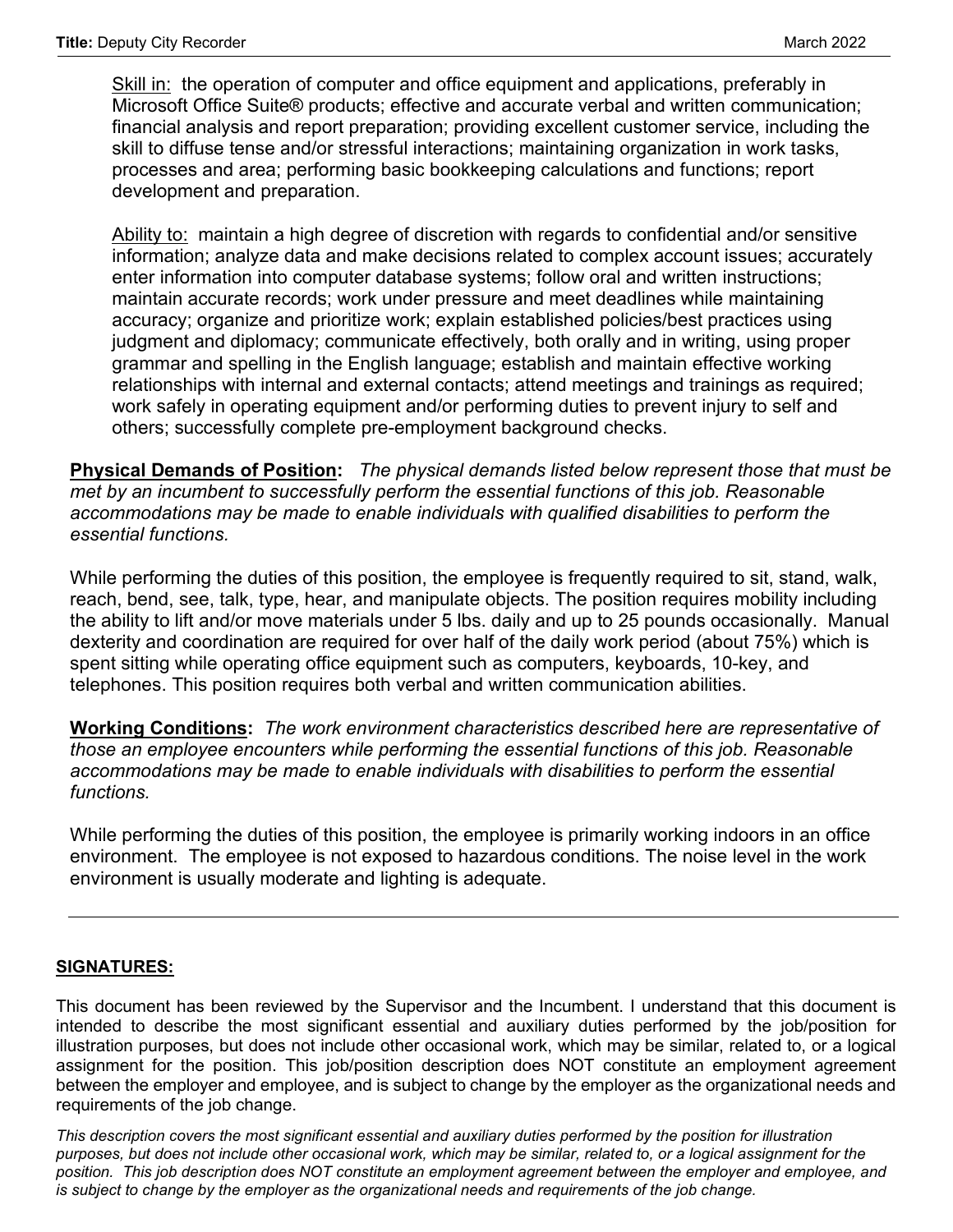| <b>Incumbent Name</b>  | Incumbent Signature         | Date |                          |
|------------------------|-----------------------------|------|--------------------------|
| <b>Supervisor Name</b> | <b>Supervisor Signature</b> | Date |                          |
|                        |                             |      | Date Created: March 2022 |

*This description covers the most significant essential and auxiliary duties performed by the position for illustration purposes, but does not include other occasional work, which may be similar, related to, or a logical assignment for the position. This job description does NOT constitute an employment agreement between the employer and employee, and is subject to change by the employer as the organizational needs and requirements of the job change.*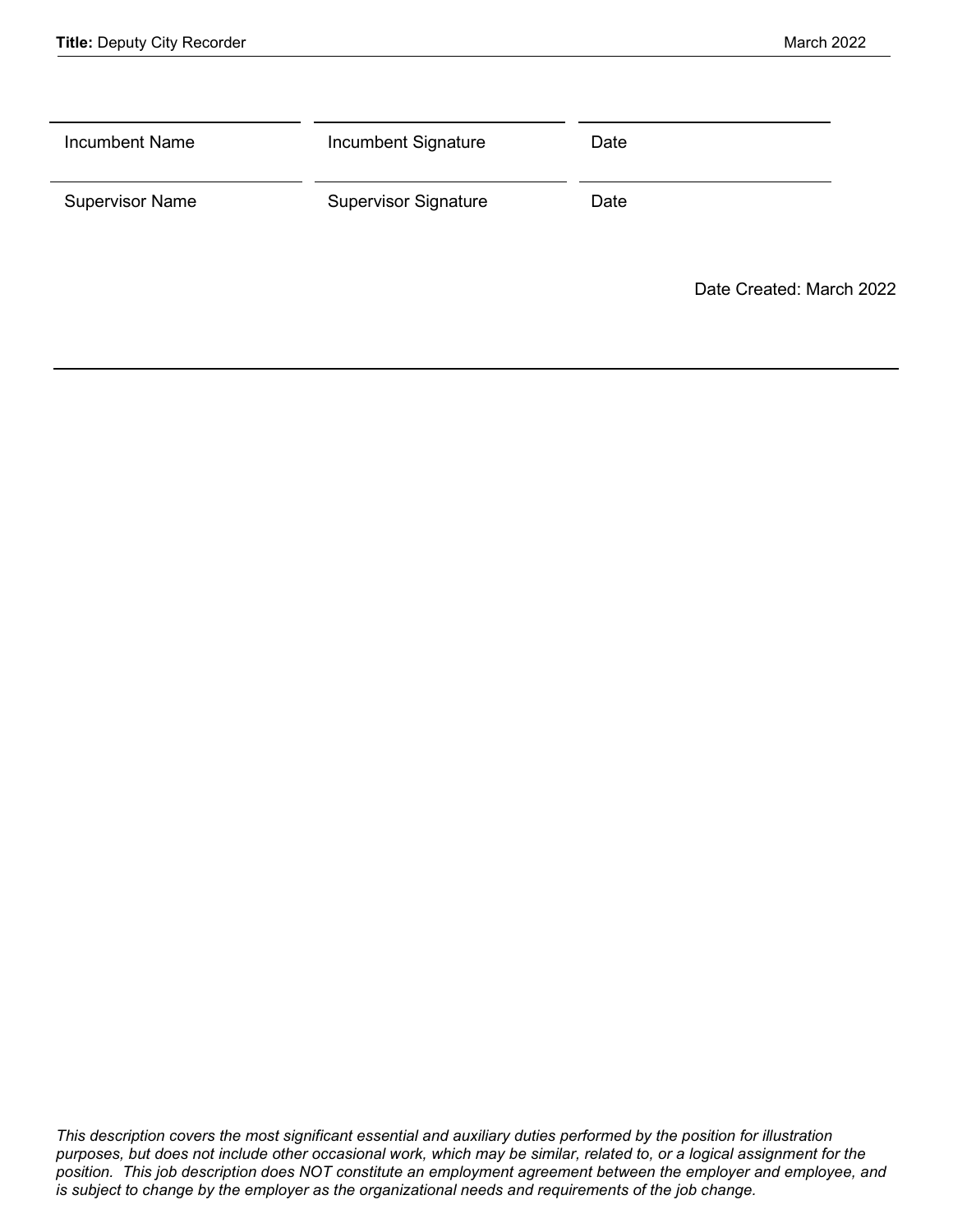

## **CITY OF MANZANITA**

P.O. Box 129, Manzanita, OR 97130-0129 Phone (503) 368-5343 | Fax (503) 368-4145 | TTY Dial 711 ci.manzanita.or.us

## **Employment Application**

|            |                                                                                                                                                                                                                                |                                                         | <b>Applicant Information</b> |                |              |                                                       |                |
|------------|--------------------------------------------------------------------------------------------------------------------------------------------------------------------------------------------------------------------------------|---------------------------------------------------------|------------------------------|----------------|--------------|-------------------------------------------------------|----------------|
|            |                                                                                                                                                                                                                                |                                                         |                              |                |              |                                                       |                |
| Full Name: |                                                                                                                                                                                                                                |                                                         |                              |                |              | Date:                                                 |                |
|            | Last                                                                                                                                                                                                                           | First                                                   |                              |                | M.I.         |                                                       |                |
| Address:   |                                                                                                                                                                                                                                |                                                         |                              |                |              |                                                       |                |
|            | <b>Street Address</b>                                                                                                                                                                                                          |                                                         |                              |                |              | Apartment/Unit #                                      |                |
|            |                                                                                                                                                                                                                                |                                                         |                              |                |              |                                                       |                |
|            | City                                                                                                                                                                                                                           |                                                         |                              |                | <b>State</b> | ZIP Code                                              |                |
|            |                                                                                                                                                                                                                                |                                                         |                              |                |              |                                                       |                |
| Phone:     |                                                                                                                                                                                                                                |                                                         | Email                        |                |              |                                                       |                |
|            |                                                                                                                                                                                                                                |                                                         |                              |                |              |                                                       |                |
|            | Date Available: Social Security No.:                                                                                                                                                                                           |                                                         |                              |                |              | Desired Salary: \$                                    |                |
|            |                                                                                                                                                                                                                                |                                                         |                              |                |              |                                                       |                |
|            | Position Applied for: Note that the set of the set of the set of the set of the set of the set of the set of the set of the set of the set of the set of the set of the set of the set of the set of the set of the set of the |                                                         |                              |                |              |                                                       |                |
|            |                                                                                                                                                                                                                                |                                                         |                              |                |              |                                                       |                |
|            |                                                                                                                                                                                                                                | <b>YES</b><br>N <sub>O</sub>                            |                              |                |              | <b>YES</b>                                            | N <sub>O</sub> |
|            | Are you a citizen of the United States?                                                                                                                                                                                        | $\Omega$<br>$\Box$                                      |                              |                |              | If no, are you authorized to work in the U.S.? $\Box$ |                |
|            |                                                                                                                                                                                                                                |                                                         |                              |                |              |                                                       |                |
|            | Have you ever worked for this company?                                                                                                                                                                                         | <b>YES</b><br>N <sub>O</sub><br>$\mathbf C$<br>$\Omega$ |                              |                |              | If yes, when?<br><u>If</u> yes, when?                 |                |
|            |                                                                                                                                                                                                                                |                                                         |                              |                |              |                                                       |                |
|            |                                                                                                                                                                                                                                | <b>YES</b><br>N <sub>O</sub>                            |                              |                |              |                                                       |                |
|            | Have you ever been convicted of a felony?                                                                                                                                                                                      | $\Box$<br>$\Box$                                        |                              |                |              |                                                       |                |
|            |                                                                                                                                                                                                                                |                                                         |                              |                |              |                                                       |                |
|            | If yes, explain:                                                                                                                                                                                                               |                                                         |                              |                |              |                                                       |                |
|            |                                                                                                                                                                                                                                |                                                         | <b>Education</b>             |                |              |                                                       |                |
|            |                                                                                                                                                                                                                                |                                                         |                              |                |              |                                                       |                |
|            | High School: 2008                                                                                                                                                                                                              |                                                         |                              |                |              | Address:                                              |                |
|            |                                                                                                                                                                                                                                |                                                         |                              |                |              |                                                       |                |
|            |                                                                                                                                                                                                                                |                                                         | <b>YES</b>                   | N <sub>O</sub> |              |                                                       |                |
|            | From: $\qquad \qquad \qquad \text{To:} \qquad \qquad$ Did you graduate? $\qquad \qquad \Box$                                                                                                                                   |                                                         |                              |                |              | Diploma: 2000                                         |                |
|            |                                                                                                                                                                                                                                |                                                         |                              |                |              |                                                       |                |
|            |                                                                                                                                                                                                                                |                                                         |                              |                |              | Address:                                              |                |
|            |                                                                                                                                                                                                                                |                                                         |                              |                |              |                                                       |                |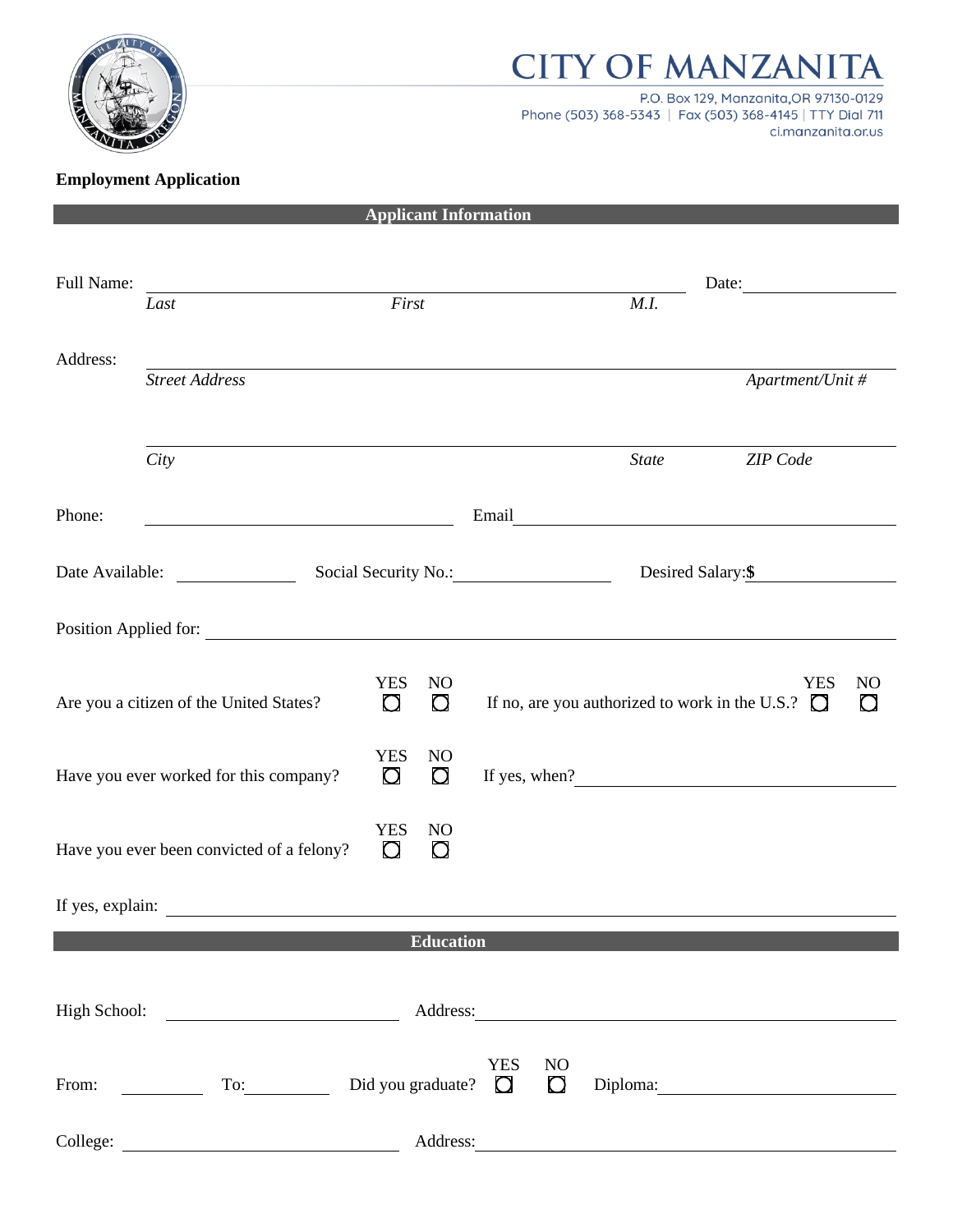|                                                                                  |                                                                                                                     |                                                                                                                        |                            | CITY OF MANZANITA<br>P.O. Box 129, Manzanita, OR 97130-0129<br>Phone (503) 368-5343   Fax (503) 368-4145   TTY Dial 711<br>ci.manzanita.or.us |
|----------------------------------------------------------------------------------|---------------------------------------------------------------------------------------------------------------------|------------------------------------------------------------------------------------------------------------------------|----------------------------|-----------------------------------------------------------------------------------------------------------------------------------------------|
| From:                                                                            |                                                                                                                     | <b>YES</b><br>Did you graduate? $\Box$                                                                                 | NO<br>$\Box$               | Degree: 2000                                                                                                                                  |
| Other:                                                                           | <u> 1989 - Johann Barn, mars eta bainar eta baina eta baina eta baina eta baina eta baina eta baina eta baina e</u> | Address:                                                                                                               |                            |                                                                                                                                               |
| From:                                                                            | To:                                                                                                                 | <b>YES</b><br>Did you graduate? $\Box$                                                                                 | N <sub>O</sub><br>$\Omega$ |                                                                                                                                               |
|                                                                                  |                                                                                                                     | <b>References</b>                                                                                                      |                            |                                                                                                                                               |
| Please list three professional references.<br>Full Name:<br>Company:<br>Address: |                                                                                                                     | <u> 1989 - Johann Barn, mars and de Brasilian (b. 1989)</u><br><u> 1980 - Johann Barnett, fransk politik (d. 1980)</u> |                            | Relationship: 2000<br>Phone: $\qquad \qquad$                                                                                                  |
| Full Name:<br>Company:<br>Address:                                               |                                                                                                                     |                                                                                                                        |                            | Phone:                                                                                                                                        |
| <b>Full Name:</b><br>Company:<br>Address:                                        |                                                                                                                     | <u> 1999 - Johann John Stoff, deutscher Stoffen und der Stoffen und der Stoffen und der Stoffen und der Stoffen un</u> |                            | Relationship:<br>Phone:                                                                                                                       |
|                                                                                  |                                                                                                                     | <b>Previous Employment</b>                                                                                             |                            |                                                                                                                                               |
| Company:                                                                         |                                                                                                                     |                                                                                                                        |                            | Phone:                                                                                                                                        |
| Address:                                                                         |                                                                                                                     | <u> 1980 - Johann Stoff, deutscher Stoffen und der Stoffen und der Stoffen und der Stoffen und der Stoffen und der</u> |                            | Supervisor:                                                                                                                                   |
| Job Title:                                                                       |                                                                                                                     | <b>Starting Salary:\$</b>                                                                                              |                            | Ending Salary:\$                                                                                                                              |
|                                                                                  |                                                                                                                     | Responsibilities:                                                                                                      |                            |                                                                                                                                               |
| From:                                                                            |                                                                                                                     | $\overline{\phantom{a}}$ To: $\overline{\phantom{a}}$                                                                  |                            | Reason for Leaving:                                                                                                                           |
|                                                                                  |                                                                                                                     | <b>YES</b><br>$\Box$<br>May we contact your previous supervisor for a reference?                                       |                            | N <sub>O</sub><br>$\bigcirc$                                                                                                                  |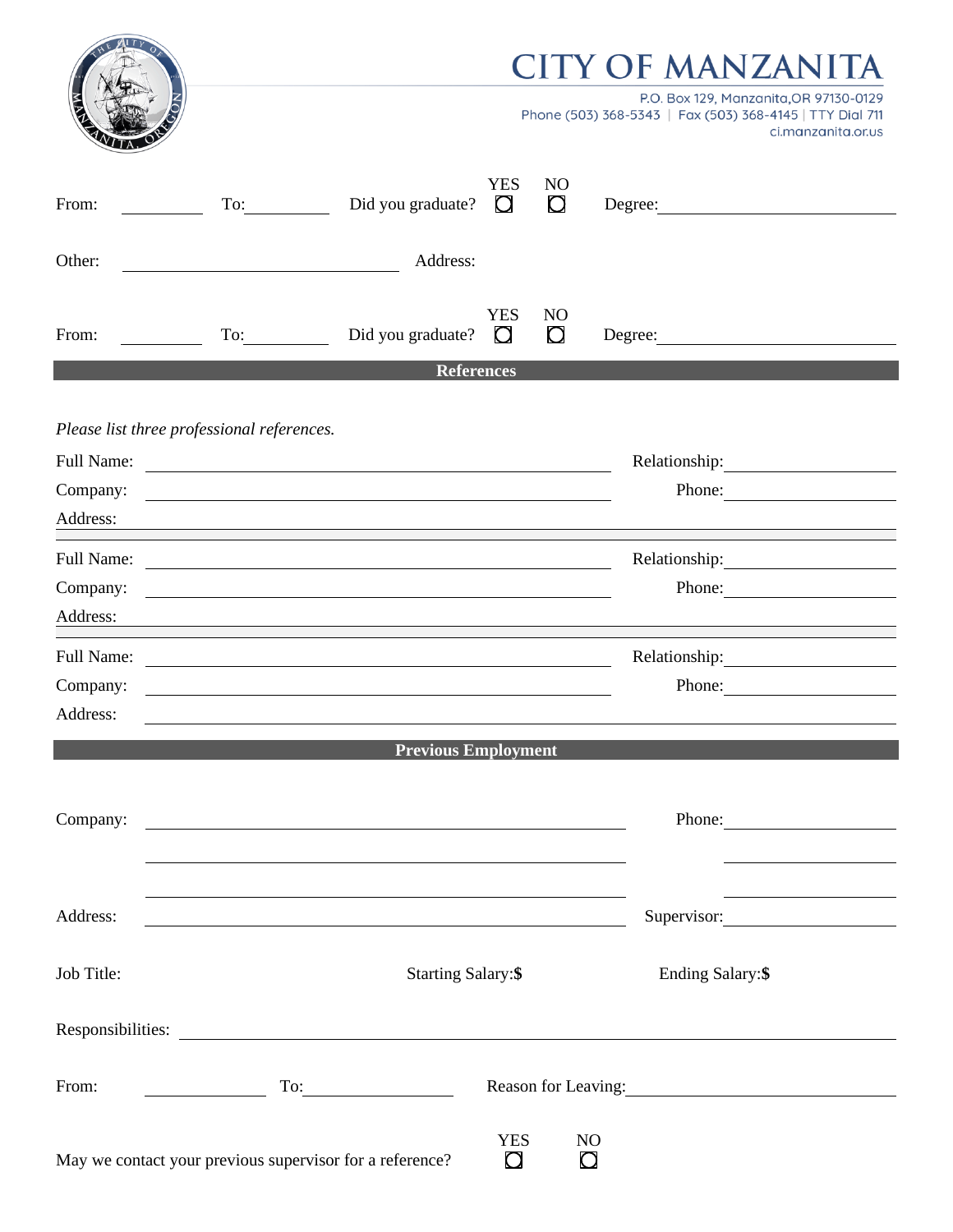

## **CITY OF MANZANITA**

P.O. Box 129, Manzanita, OR 97130-0129 Phone (503) 368-5343 | Fax (503) 368-4145 | TTY Dial 711 ci.manzanita.or.us

| Company:                          | <u> Alexandria de la contrada de la contrada de la contrada de la contrada de la contrada de la contrada de la c</u>  |                         |                          |                         | Phone: 2008       |  |
|-----------------------------------|-----------------------------------------------------------------------------------------------------------------------|-------------------------|--------------------------|-------------------------|-------------------|--|
| Address:                          | <u> 1980 - Johann Barn, mars ann an t-Amhain Aonaichte ann an t-Amhain Aonaichte ann an t-Amhain Aonaichte ann an</u> |                         |                          | Supervisor:             |                   |  |
| Job Title:                        | Starting Salary: \$                                                                                                   |                         |                          | Ending Salary: \$       |                   |  |
|                                   | Responsibilities:                                                                                                     |                         |                          |                         |                   |  |
| From:                             |                                                                                                                       |                         |                          | Reason for Leaving:     |                   |  |
|                                   | May we contact your previous supervisor for a reference?                                                              | <b>YES</b><br>$\Box$    | N <sub>O</sub><br>$\Box$ |                         |                   |  |
|                                   |                                                                                                                       |                         |                          |                         |                   |  |
| Company:                          | <u> 1989 - Johann John Stein, markin fan it fjort fan de ferstjer fan de ferstjer fan de ferstjer fan de ferstje</u>  |                         |                          |                         | Phone:            |  |
| Address:                          | <u> 1989 - Johann Stoff, deutscher Stoffen und der Stoffen und der Stoffen und der Stoffen und der Stoffen und de</u> |                         |                          | Supervisor:             |                   |  |
| Job Title:                        |                                                                                                                       | Starting Salary: \$     |                          |                         | Ending Salary: \$ |  |
|                                   | Responsibilities:                                                                                                     |                         |                          |                         |                   |  |
| From:                             | $\Gamma$ o: $\qquad \qquad$                                                                                           |                         |                          |                         |                   |  |
|                                   | May we contact your previous supervisor for a reference?                                                              | <b>YES</b><br>$\Box$    | NO<br>$\mathbf \Omega$   |                         |                   |  |
|                                   |                                                                                                                       | <b>Military Service</b> |                          |                         |                   |  |
|                                   |                                                                                                                       |                         |                          | From: $\qquad \qquad$   | To:               |  |
|                                   |                                                                                                                       |                         |                          |                         |                   |  |
|                                   | Rank at Discharge:                                                                                                    |                         |                          | Type of Discharge: 1999 |                   |  |
| If other than honorable, explain: |                                                                                                                       |                         |                          |                         |                   |  |